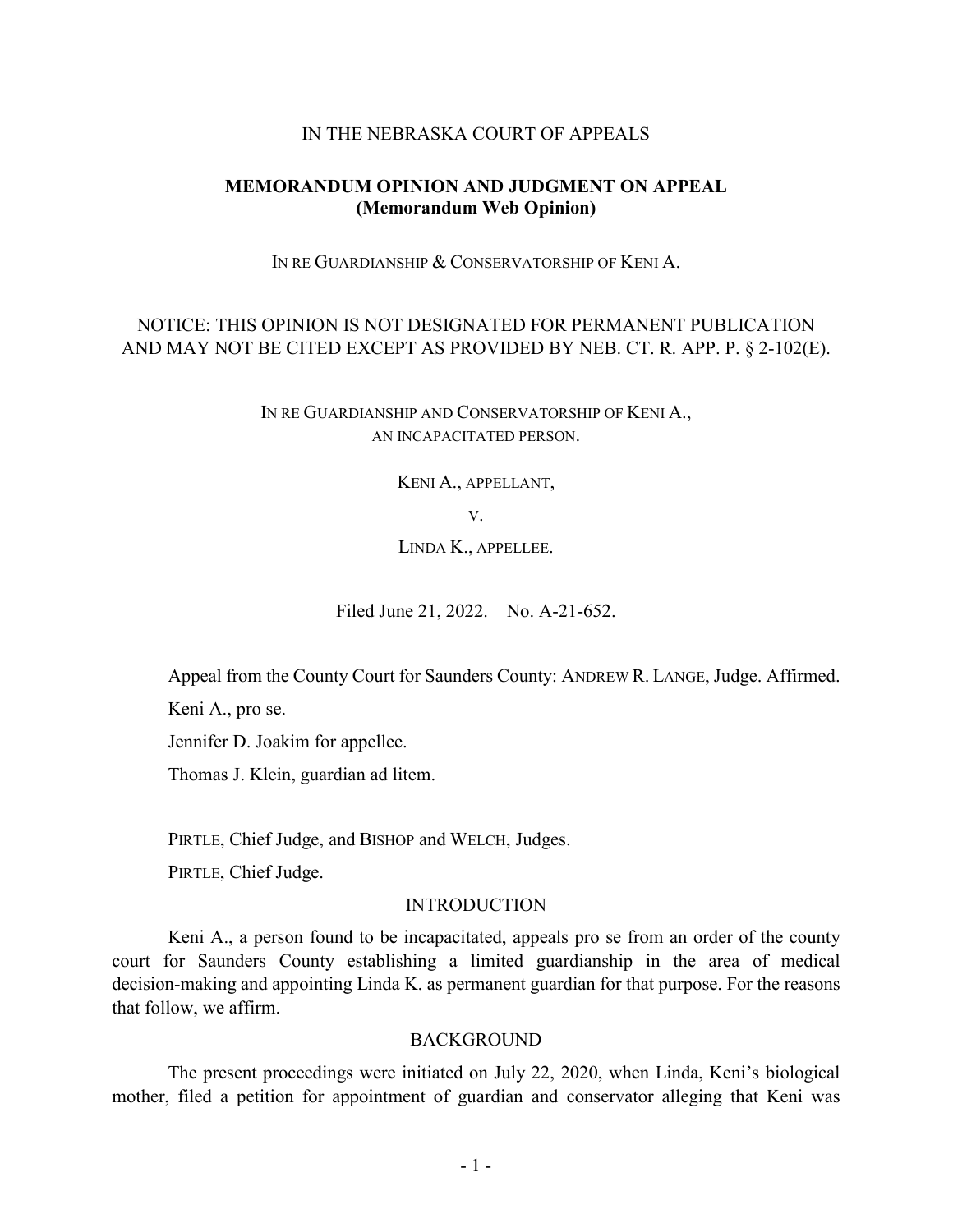incapacitated "as a result of mental deficiencies which prevent her from fully understanding her mental health and wellbeing, care and treatment and management of her financial affairs." The petition further alleged that Keni was hallucinating and fabricating events and then communicating such fabrications to medical personnel as well as various law enforcement agencies. In addition to seeking appointment as permanent guardian and conservator, Linda further sought appointment as temporary guardian and conservator pending a final hearing and requested that a guardian ad litem be appointed for Keni.

On July 23, 2020, the county court entered an order appointing Linda as temporary guardian and conservator, set the matter for hearing on September 21, and appointed a guardian ad litem for Keni. On September 14, the county court entered an order requiring Keni to undergo a psychological evaluation. The court further ordered that "by the agreement of the parties and on the recommendation of the Guardian ad Litem, the temporary conservatorship is hereby dismissed." The court rescheduled the final hearing on the matter of guardianship for December 14 and extended the temporary guardianship pending that hearing. On September 23, the court, on its own motion, appointed a lawyer to represent Keni in the guardianship proceedings. Thereafter, the court continued the guardianship hearing twice more, each time extending the temporary guardianship. The court ultimately set the matter of guardianship for hearing on July 12, 2021.

The final hearing on the matter of guardianship was held on July 12, 2021, and five witnesses, including Linda herself, testified. The first witness to testify was the doctor who conducted the court-ordered psychological evaluation, Dr. Leland Zlomke. After laying foundation regarding Zlomke's qualifications and experience, the court accepted Zlomke as an expert witness in the field of psychology. Thereafter, Zlomke testified to his expert opinion that Keni "suffers from a delusional disorder which is an other psychotic disorder under the classification system." Zlomke further opined that Keni's mental state "significantly interferes with some of her decision-making." Zlomke testified that his opinion was based on an interview with Keni, psychological testing results, his review of records, and "collateral interviews with a number of other persons" including Linda, Keni's daughter, Keni's attorney, Keni's primary care physician, and the guardian ad litem.

With regard to the information he received from Keni, Zlomke testified that he found her reporting "to be superficial, inaccurate, and probably delusional." Zlomke testified that the chief complaint raised by Keni in the interview was "ongoing sexual assaults and crimes that she felt were occurring to her . . . sometimes multiple times daily, multiple times per week." Zlomke acknowledged that the reports "were certainly horrific," adding that "if those things were happening, obviously, then, there would be a tremendous amount of trauma." However, Zlomke observed that as the interview went on, Keni's "emotions were incongruent with those kinds of reports" which made him question whether Keni's reports were based in reality. Accordingly, Zlomke testified that the bulk of the interview was spent on determining the cause of what Zlomke referred to as Keni's "systematized persecutory delusion."

Zlomke ultimately diagnosed Keni with a delusional disorder and an "unspecified trauma disorder." Zlomke testified that treatment for Keni's diagnoses would entail psychiatric medication and intensive psychotherapy. With regard to the issue of guardianship, Zlomke opined that Keni will likely need help to "make informed decisions in her own best interest about receiving treatment and consistently and persistently engag[ing] in treatment, because it's going to be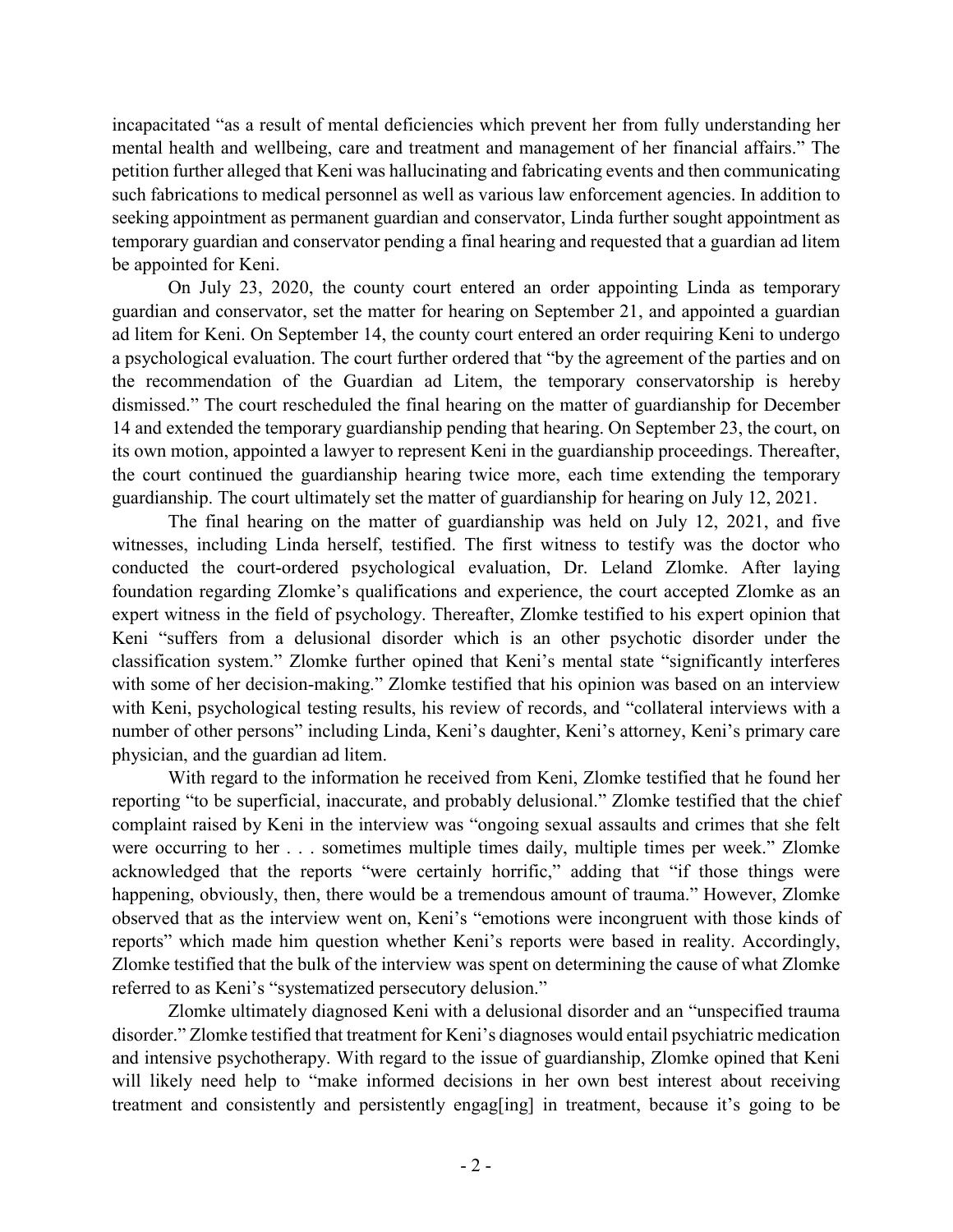uncomfortable and it's going to be long-term, and progress is going to be relatively slow." Zlomke testified that he administered a MacArthur Competence Assessment Tool for Treatment Decisions, which is a nationally recognized tool for assessing competence in the area of treatment decisions, and Keni showed "significant weaknesses" in appreciating and understanding her condition and treatment options.

After Zlomke, Linda testified on her own behalf. Linda testified to her belief that a limited guardianship in the area of medical decision-making is necessary to facilitate the treatment options discussed by Zlomke. Linda emphasized that rather than seeking treatment, Keni had become consumed with investigating and prosecuting the supposed perpetrators of the various assaults Keni believed she was experiencing. Linda acknowledged some challenges to her serving as Keni's guardian, not least of which being that Linda lives in Illinois and her relationship with Keni had become somewhat strained during the time that she had served as temporary guardian. However, Linda also testified that she was not aware of anyone else who would be willing to serve as Keni's guardian.

After Linda, three deputies from the Saunders County Sheriff's Office were called to testify to their experiences investigating Keni's criminal allegations. First, Deputy Shannon Sydik testified that she had been assigned to track Keni's calls to the sheriff's office and record a brief synopsis of each call. Sydik testified that Keni made 33 calls in 2019, 316 calls in 2020, and 94 calls thus far in 2021. Sydik testified that Keni usually called "to report trespassing, rape, sexual assault, weaponized chemical assaults, canine counter training, torture and terrorism to her and to the canines, cyber attacks, [and] chemical warfare." Sydik testified that both the sheriff's office and Nebraska State Patrol had previously investigated some of Keni's allegations but none of the claims had been corroborated or substantiated, and no arrests had ever been made. Sydik added that officers no longer respond to Keni's residence unless she specifically requests that an officer respond, as it is a drain on resources to continue responding when there has not been any substantiating evidence of the reports.

Thereafter, Deputy James Haiar testified that as part of the investigation into Keni's allegations, the sheriff's office obtained medical records from local hospitals which included evidence of two "SANE" examinations conducted in July 2019 and June 2020 respectively. Haiar testified that a SANE examination is "an examination done by a specialized nurse in the hospital for sexual assaults." Haiar testified that both SANE examinations revealed no evidence of sexual assault, and Haiar was not aware of any other credible evidence of Keni's allegations. Finally, Deputy Jeff Morris testified that he was responsible for handling evidence that gets collected and brought to the sheriff's office. Morris testified that he had handled between 12 and 15 pieces of evidence in connection with the investigations into Keni's allegations, including at least five or six "sexual assault kits" that he sent to the Nebraska State Patrol Crime Lab for processing.

Neither the guardian ad litem nor counsel for Keni adduced any additional evidence. In closing, counsel for Linda argued that the evidence clearly illustrated that Keni was suffering from a delusional disorder. She acknowledged that Linda cannot force Keni to take medication or seek treatment, but that she can continue encouraging Keni to do so, and, as guardian, can stay abreast of Keni's progress and treatment goals. The guardian ad litem stated that he found Zlomke's report to be "well considered" and that he would "defer significantly" thereto. He further opined that "it's clear [Keni] does have some mental health conditions that need to be dealt with; that [Keni] does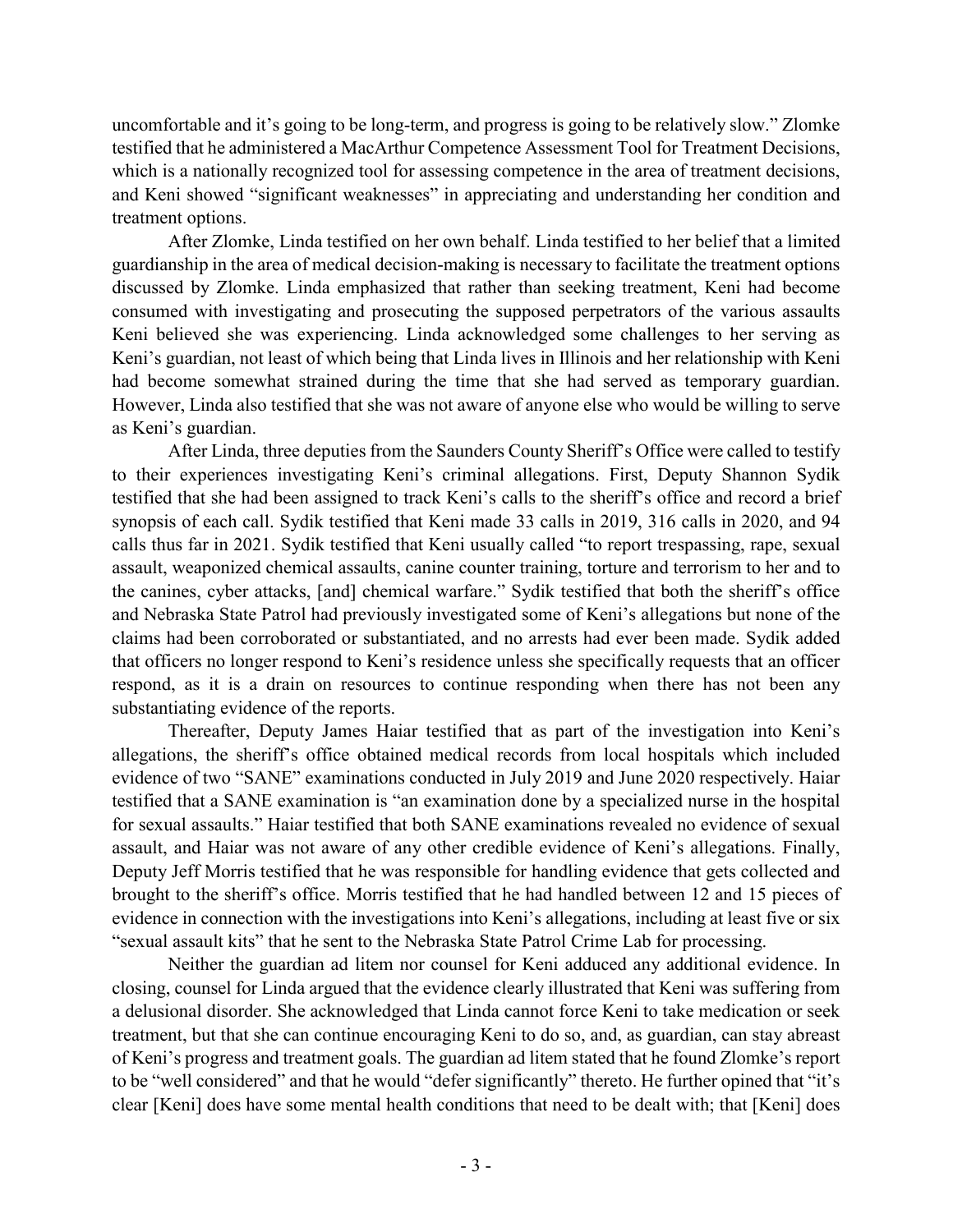not make appropriate decisions for herself in that regard." Ultimately, the guardian ad litem stated, "I think it's clear a guardianship's needed in this case" and added that he had no concerns directly related to Linda serving in that position.

Counsel for Keni argued that a guardianship was not necessary to merely "encourage" Keni to obtain treatment and observed that "there are a whole lot of people who have untreated mental health illnesses and they are not having a guardianship forced upon them." She also noted that Linda lives in Illinois and emphasized that Keni believes there is additional evidence corroborating the assault allegations that had yet to be collected. With regard to the allegation that Keni was refusing to obtain treatment, counsel argued that Keni "has engaged in therapy over the years," adding that "she may not do it as often as people would direct her to do, but she does do that on an as-needed basis."

After hearing the testimony and considering the evidence, the county court found that a permanent, limited guardianship for medical decision-making was necessary and was the least restrictive alternative available. The court stated that "a lot of my order is going to be based on the fact that I believe the testimony of Dr. Zlomke that [Keni] suffers from a delusional disorder, and is, therefore, unable to make necessary decisions as to what is as-needed." The court further found that it was in the best interests of Keni that such a guardianship be imposed and that Linda was the proper person to serve as permanent limited guardian. Thus, on July 14, 2021, the court entered an order to that effect. Thereafter, Keni's attorney was granted leave to withdraw, and Keni filed this appeal pro se.

#### ASSIGNMENTS OF ERROR

Keni's brief sets forth a lengthy section labeled "Statements of Errors," which encompasses over 37 pages and dozens of numbered paragraphs containing numerous factual allegations and arguments. Thus, it is difficult to ascertain precisely what actions of the county court Keni contends were erroneous. Although reading her brief as a whole, it appears Keni seeks to challenge the sufficiency and credibility of the evidence relied upon by the county court.

## STANDARD OF REVIEW

An appellate court reviews guardianship and conservatorship proceedings for error appearing on the record made in the county court. *In re Conservatorship of Gibilisco*, 277 Neb. 465, 763 N.W.2d 71 (2009). When reviewing a judgment for errors appearing on the record, an appellate court's inquiry is whether the decision conforms to the law, is supported by competent evidence, and is neither arbitrary, capricious, nor unreasonable. *Id.*

## ANALYSIS

At the outset, we note that Keni's brief failed to adhere to Neb. Ct. R. App. P. § 2-109 which was in effect at the time it was filed in November 2021, regarding the requirements of a brief on appeal. Specifically, Keni's brief fails to set forth a separate and concise statement of each error which she contends the county court made. Moreover, while Keni provided a brief "Summary of Argument" section, such is not followed by any argument. While we acknowledge that Keni filed this appeal pro se after her former attorney was allowed to withdraw, the Nebraska Supreme Court has repeatedly held that a pro se party is held to the same standards on appeal as one who is